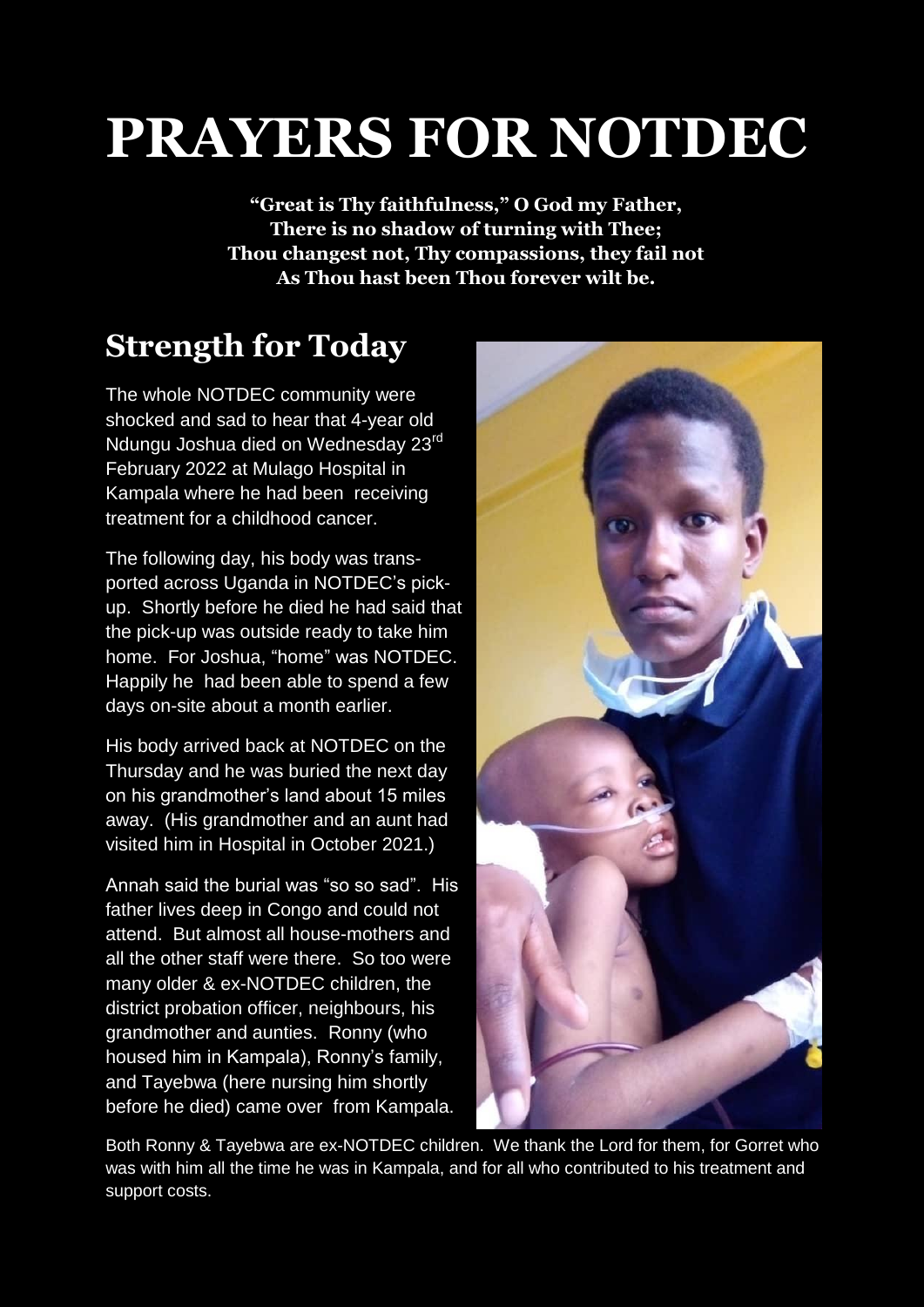## **Thanksgiving for the Life of Milly Kyakimwa Nzirambi**

ONE of NOTDEC Uganda's founders, Milly died of heart failure on 10<sup>th</sup> October 2021.



Milly had a good education, trained as a teacher and started work in a primary school

But, due to limited family funds in the early years, her older sister Dorothy had received only Primary education. Gradually, Dorothy started caring for orphans at home. In 2003, to support those orphans, a sponsorship scheme was proposed. Immediately, Dorothy's poor English became a problem; and she asked Milly to help. So Milly left teaching, and they worked together. Dorothy bathed babies and Milly managed.

Over the years, Milly oversaw NOTDEC's transition from a small 20-kid orphanage to a large centre caring for 150 children. She was in charge of establishing the 30 acre site at Kabirizi as NOTDEC's new home – liasing with development director John Leftley throughout the construction, and communicating regularly with Janet for 14 years thereafter. NOTDEC soon became widely known as a very caring and efficient operation – the only organisation in Western Uganda that would accept new-borns.

Milly knew all the children personally and understood their individual needs. She worked tirelessly to help each child achieve their potential. The older children remember her with love, and greatly appreciate all she did for them.

Without Milly, NOTDEC would not be what it is today – a place where all the children are loved and accepted and are taught the Christian faith that was integral to Milly's life.

We thank the Lord for Milly's life and work.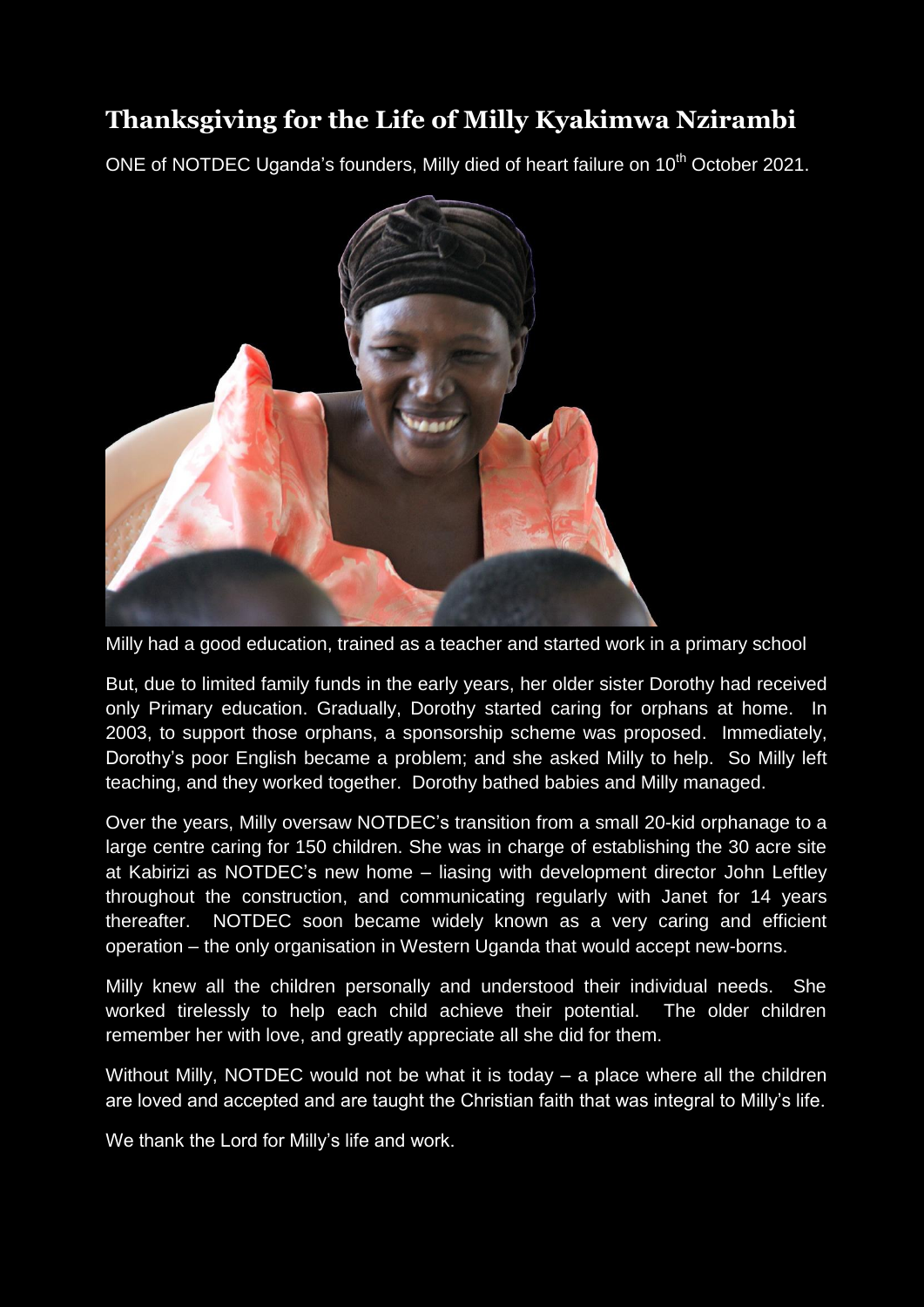

## **A Modern Passion: a musical fundraiser for NOTDEC**

Independent musician *Laptop Philharmonic* has donated all profits from his latest album *A Modern Passion* to NOTDEC. The album is a modern take on a classical idea – using music to tell the story of Jesus's death and resurrection. The Passion is given a contemporary setting with electronic arrangements and modern production. One NOTDEC Trustee found it "very moving"; another reviewer mentioned Radiohead – and Pink Floyd! The image above is from the album cover. To listen free, click [here.](https://laptopphilharmonic.bandcamp.com/album/a-modern-passion)

You can support NOTDEC by **buying** the album from one of the online music stores. Here is the link for [bandcamp.](https://laptopphilharmonic.bandcamp.com/album/a-modern-passion)

### **Who is "***Laptop Philharmonic***"?**

You'll find clues – but only clues – [here.](http://laptopphilharmonic.uk/) His debut release was Craniotomy in 2016 – a song series inspired by a personal journey through major brain surgery. His work is likened to Thom Yorke's, with influences from classical piano to ambient electronica.